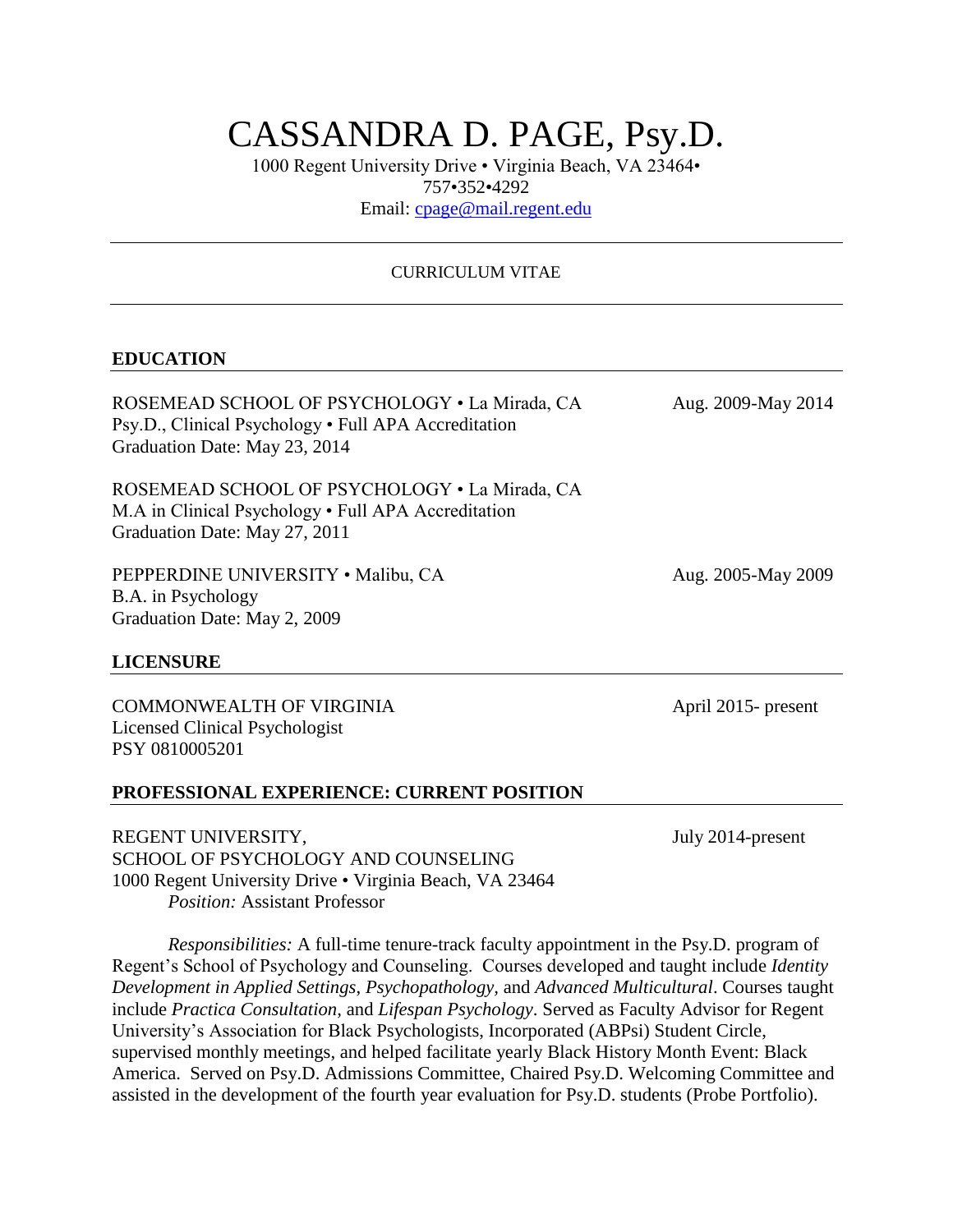Co-chair of Psy.D. Diversity Committee. Co-chair of Psy.D. Faculty-Student Relations committee and facilitated community-building events for students and faculty throughout the school year.

*Position:* Assistant Director, Psychological Services Center July 2015-present *Supervisor:* Carissa Dwiwardani, Ph.D.

*Responsibilities:* An administrative appointment in the Psy.D. program of Regent's School of Psychology and Counseling. Created and facilitated 2-week pre-training for second year students training in clinical psychology prior to practicum experience. Provided weekly 90 minute didactic supervision for second year students in the Psy.D. program. Provided 20 hours of on-call coverage and one night on-call/crisis coverage weekly in Regent's Psychological Services Center. Provided oversight on external rotations in the student Health Center, Career Services Center, and Virginia Beach Court Services Unit. Served on Clinical Training Committee.

| <i>Position:</i> External Practicum Coordinator                     | July 2015-present |
|---------------------------------------------------------------------|-------------------|
| <i>Supervisor:</i> Linda Baum, Ph.D., Director of Clinical Training |                   |

*Responsibilities:* An administrative appointment in the Psy.D. program of Regent's School of Psychology and Counseling. Establish and maintain external practicum placements for Psy.D. students in third, fourth, and fifth years throughout the community in private practices, community mental health centers, community service boards, correctional facilities, inpatient hospitals, outpatient hospitals, neuropsychological private practices, university counseling centers, and veterans affairs medical hospitals. Place students annually based on program status and matriculation through the program. Communicate with external site supervisors regarding annual placement sequence, coordinating site visits, and memorandum of agreements. Conduct site visits and site evaluations.

#### **RESEARCH EXPERIENCE**

## ACADEMY OF MINORITY IDENTITY DEVELOPMENT AND ADVOCACY (AMIDA) August 2015-present

#### **Research Team**

Regent University, School of Psychology and Counseling • Virginia Beach, VA

*Description:* Research efforts focused on addressing gaps in mentoring, educating, training, counseling the culturally diverse, highlighting unvoiced issues, and empowering students to incite change. Research activities include presentations on implementing social justice curricula, Black and Latina female identity development, implementing advocacy curricula, and negative impacts of cultural appropriation.

Date of Formation: August, 2015

## INTERSECTIONALITY AND PROFESSIONAL DEVELOPMENT May 2011-June 2013 **Doctoral Paper**

Rosemead School of Psychology • La Mirada, CA *Committee:* Christina Lee-Kim, Ph.D. & David Cimbora, Ph.D.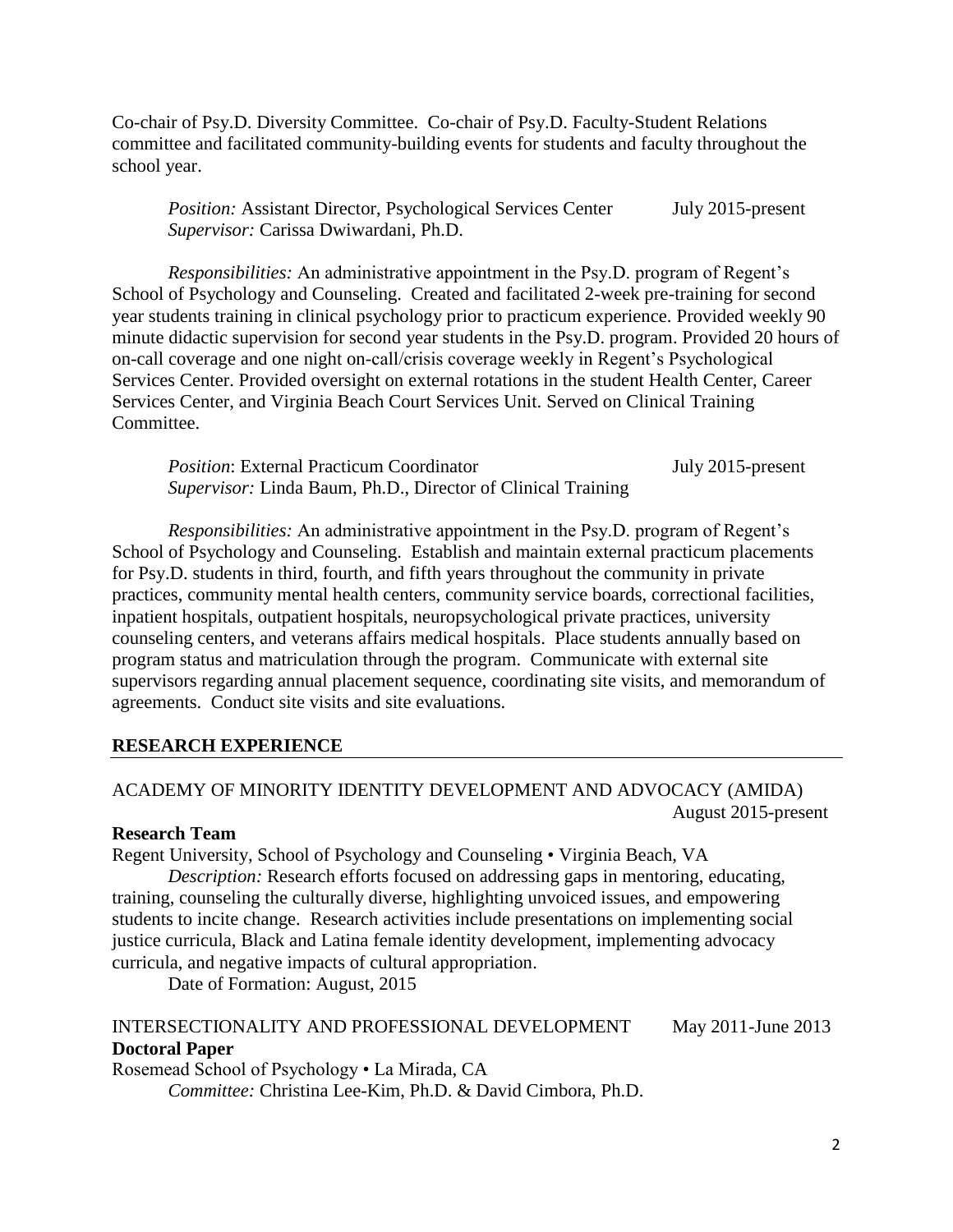*Title:* "Influences on the Personal Identity and Professional Development of the Black Female Psychologist." Various constructs that may contribute to the personal and professional identity of Black female psychologists are addressed in the context of the theory of intersectionality. These constructs include influences on personal identity that stem from familial influences, racial socialization, messages of empowerment from the African-American community, and stereotypic gender-laden messages from society. Additionally, the combination of different racial, ethnic, and gender-identity constructs and their influence on the Black female's professional development are examined. Lastly explored are the effects of gender identity, racial identity, or both regarding professional development in terms of mentoring, supervision, clinical development, and mobility in the field of psychology.

RESEARCH ASSISTANT Jan. 2008-May 2009 Pepperdine University • Malibu, CA *Supervisor:* Lisa Bauer, Ph.D.

## **PROFESSIONAL PRESENTATIONS**

- **Page, C.,** Lasinski, A., Ryder, L.M., & Bauer, L.M. (2009, April). *Individual Differences in False Memories*. Poster session presented at the 89<sup>th</sup> Annual Convention of the Western Psychological Association, Portland, OR.
- Branard, L., Hanks, C., Lasinski, A., **Page, C**., & Bauer, L.M. (2009, April). *Mood and the Own-Race Bias*. Poster session presented at the 89<sup>th</sup> Annual Convention of the Western Psychological Association, Portland, OR.
- Million, C., Burke, C., Washington, A., & **Page, C**., (2015, April). *Youth in the foster care system: Resilience and program impact*. Poster presented at the Virginia Psychological Association Conference. Presentation at the Sheraton Oceanfront Hotel, Virginia Beach, VA.
- **Page, C.,** Burke, C., Jones, H., & Million, C. (2015, May). *Psychology and Social Justice: Advocates for Change?* Breakout session at the 4<sup>th</sup> Annual Practitioner-Scholar Conference at Hampton Roads of Regent University's School of Psychology and Counseling, Virginia Beach, VA.
- **Page, C.,** Kim, C., & Cimbora, D. (2015, July). *Influences on the Personal and Professional Identity Development of the Black Female Psychologist*. Poster session presented at the 47th Annual Association of Black Psychologists' International Convention, Las Vegas, NV.
- **Page, C.** (2015, July). *Professional Identity Development of the Black Female Psychologist*. Roundtable discussion presented at the 47<sup>th</sup> Annual Association of Black Psychologists' International Convention, Las Vegas, NV.
- Burke, C., & **Page, C.** (2015, July). *The Impact of Fatherlessness for African American Females*. Poster session presented at the  $47<sup>th</sup>$  Annual Association of Black Psychologists'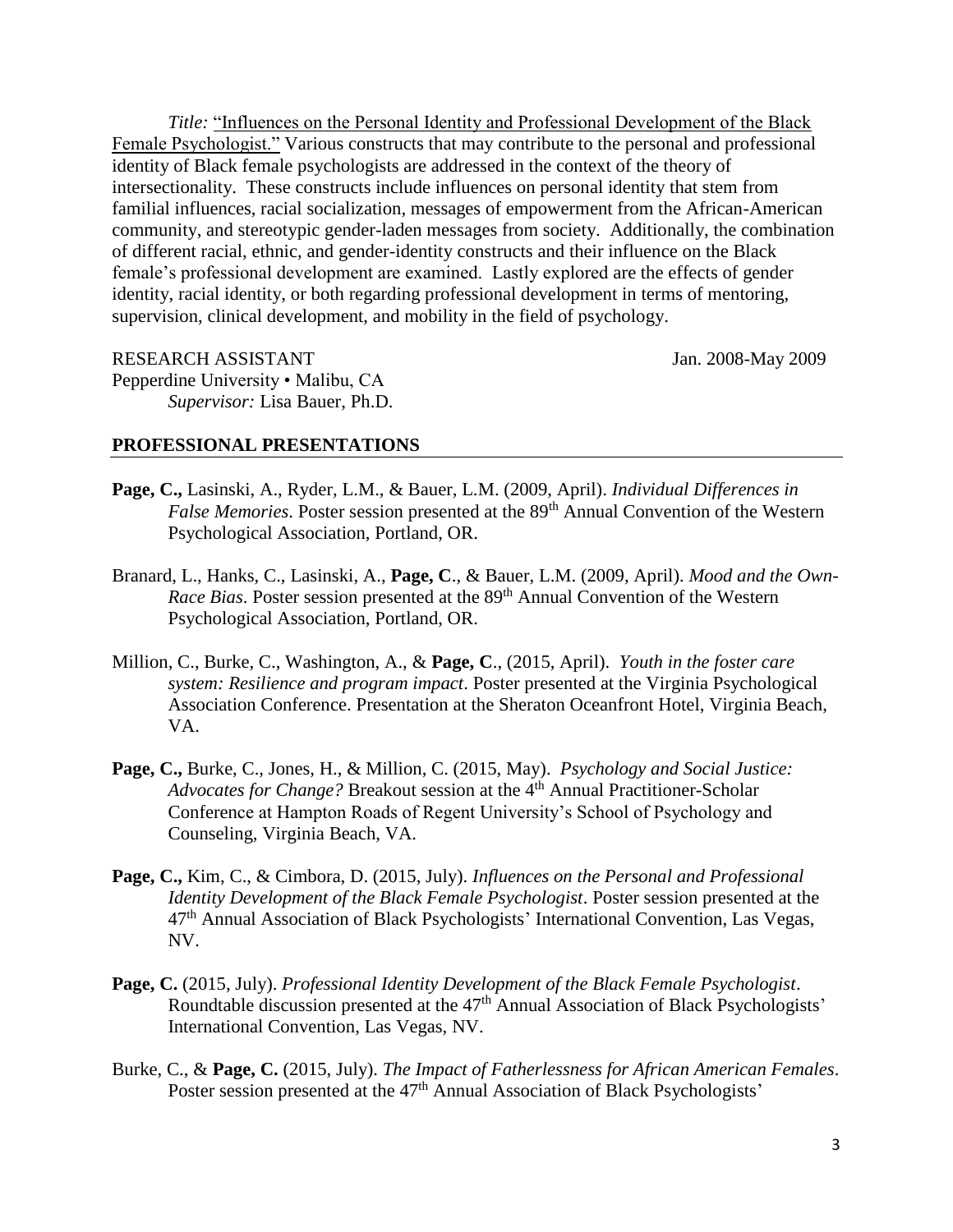International Convention, Las Vegas, NV.

- George, S., & **Page, C.** (2015, October). *The Black Church's Role in Response to Racism and Social Justice*. Poster session presented at Boston College's Institute for the Study and Promotion of Race and Culture's 15<sup>th</sup> Annual Diversity Challenge, Boston, MA.
- Morgan, T., Burke, C., & **Page, C.** (2015, October). *The Natural Hair Movement: Implications for Social Justice, Subjective Well-Being and the Professional Lives of Black Women*. Structured discussion presented at Boston College's Institute for the Study and Promotion of Race and Culture's 15<sup>th</sup> Annual Diversity Challenge, Boston, MA.
- **Page, C.,** & George, S. (2015, October). *University's Response to Social Justice.* Individual presentation given at Boston College's Institute for the Study and Promotion of Race and Culture's 15th Annual Diversity Challenge, Boston, MA.
- Brown, C., Jenkins, M., **Page, C.** (2016, April). *Minority Sensitivity Satisfaction Among Graduate Students*. Poster session presented at the Virginia Psychological Association Conference, Newport News, VA.
- **Page, C.,** Jones, H., McSwain, E., Ord, A., Morgan, T., Burke, C., Kimani, M., & Washington, A. (2016, August). *Protect and Serve: Culturally Informed Training for Law Enforcement Officers.* Structured discussion presented at APA's Annual Convention, Denver, CO.
- **Page, C.,** & George, S. (2016, August). *Black Leadership's Response to Racial Tension in Ferguson, MO Since Michael Brown's Death.* Structured discussion presented at the 48<sup>th</sup> Annual Association of Black Psychologists' International Convention, Arlington, VA.
- Trent, F., & **Page, C.** (2016, August). *Shades of Appropriation*. Structured discussion presented at the 48th Annual Association of Black Psychologists' International Convention, Arlington, VA.
- Trent, F., & **Page, C.** (2016, August). *Black Abby in a Digital World.* Think tank presented at the 48th Annual Association of Black Psychologists' International Convention, Arlington, VA.
- Riojas, J., Montiel, L., & **Page, C.** (2016, September). *Latina/o Psychology, Advocating for social justice, liberation, and equality for our familias*. Poster presentation at the Biennial National Latino Psychological Association Conference, Orlando, FL.
- Washington, A., **Page, C.,** Voltmer, A., Brown, C. (2016, October). *Intellectual Character: When the Classroom and Culture Collide*. Structured discussion presented at Boston College's Institute for the Study and Promotion of Race and Culture's 17<sup>th</sup> Annual Diversity Challenge, Boston, MA.

Brown, C., & **Page, C.** (2016, October). *Minority Educational Inequity: A Proposed Revolution*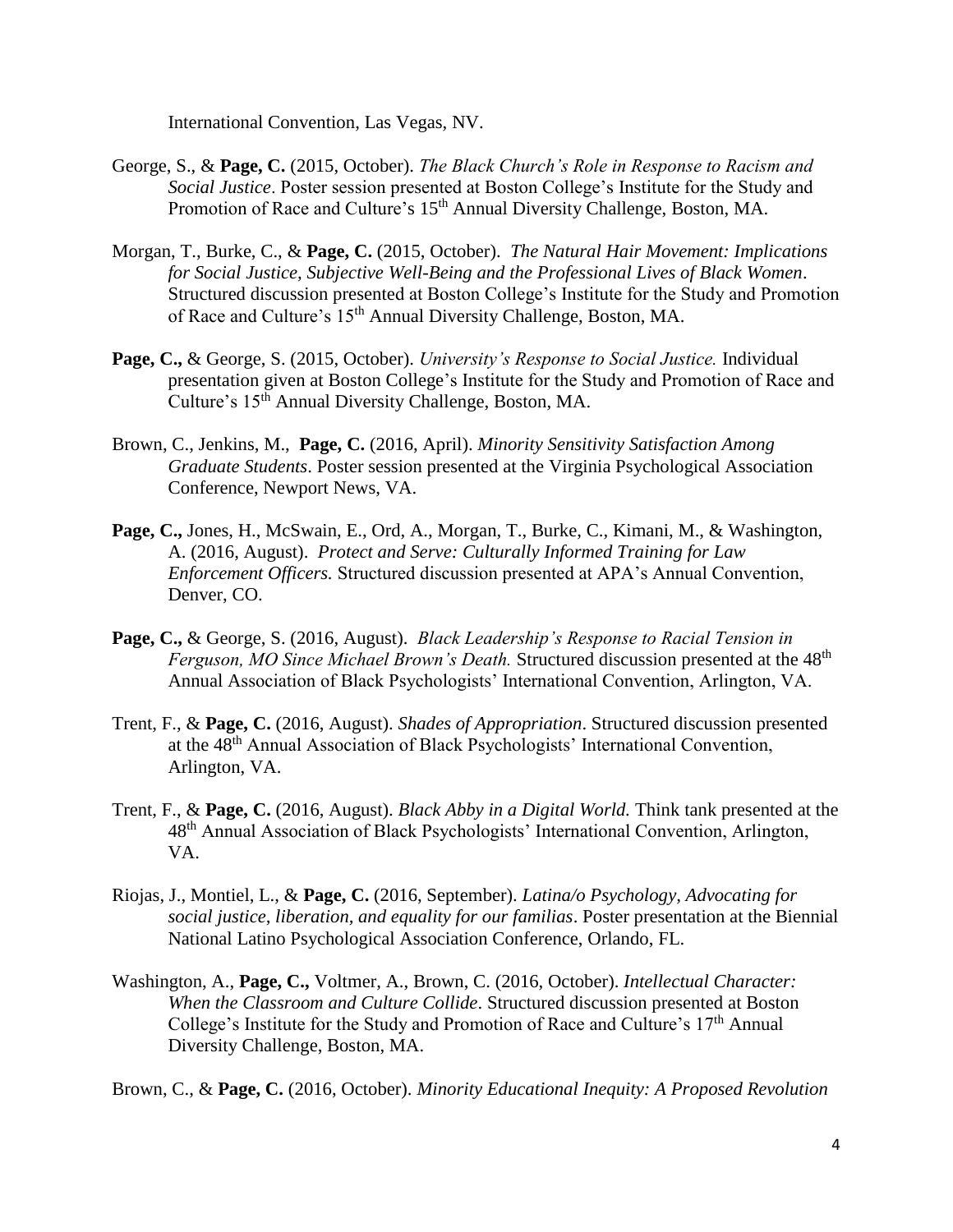*Through Psychosocial Humility*. Structured discussion presented at Boston College's Institute for the Study and Promotion of Race and Culture's  $17<sup>th</sup>$  Annual Diversity Challenge, Boston, MA.

- Washington, A., Morgan, T., Jacobs, L., & **Page, C.** (2016, October). *Strategic Thinking, Social Justice, and Empowerment: A Curriculum for Intervening in the School to Prison Pipeline*. Structured discussion presented at Boston College's Institute for the Study and Promotion of Race and Culture's 17<sup>th</sup> Annual Diversity Challenge, Boston, MA.
- **Page, C.,** & Lee Kim, C. (2017, January). *Still We Rise: Racial Battle Fatigue at Predominantly White Institutions*. Roundtable presented at 10<sup>th</sup> Biennial National Multicultural Conference and Summit, Portland, OR.
- **Page, C**., Troyer, K., & Brown, C. (2017, January). *The Argument for White Allies During Racial Battle Fatigue.* Roundtable presented at 10<sup>th</sup> Biennial National Multicultural Conference and Summit, Portland, OR.
- Lee Kim, C., & **Page, C.** (2017, January). *At the Intersection of Multicultural Training and Faith Beliefs: The Experience of Educators.* Roundtable presented at 10<sup>th</sup> Biennial National Multicultural Conference and Summit, Portland, OR.
- George, S., & **Page, C.** (2017, March). *The Response of the Church to the Ferguson Riots and the Baltimore Uprisings.* Break-out session presented at 8<sup>th</sup> Annual CAPS International Conference, Chicago, IL.
- Winslow, A., Kibble, C., Nicolleti, T., Tabiolo, C., Smith, L., McConnel, J.M., George, S., & **Page, C.** (2017, March). *A Culturally Sensitive Needs Assessment of Peace and Reconcilation between African-American/Black and White United States Citizens*. Poster presented at 8<sup>th</sup> Annual CAPS International Conference, Chicago, IL.
- McConnell, J., Moeschberger, S., Dixon, D., Captari, L., Hook, J., **Page, C.,** & Winslow, A. (2017, March). *Breaking Racial Barriers Between African American/Black Citizens and White Police Officers*. Symposia presented at 8<sup>th</sup> Annual CAPS International Conference, Chicago, IL.
- Lindo, J., & **Page, C.** (2017, June). *Black Military Women Perspectives on Strong Black Woman Ideas and Help-Seeking Attitudes.* Poster presented at 23<sup>rd</sup> Annual National Black Graduate Conference in Psychology (BGCP), Prairie View, TX.
- Jacobs, L., Washington, A., Riojas, J., & **Page, C**., (2017, August). *A failed safety net for LGBTQQ students: The school-to-prison pipeline*. Collaborative proposal entitled *Cycle of injustice: LGBTQ youth and the juvenile justice system* presented at APA's annual convention, Washington, D.C.
- **Page, C.** (2017, August). *Interventions to Promote Social Justice, Peace, and Racial Reconciliation*. In J. M. McConnell & **C Page** (co-chairs), *Promoting racial*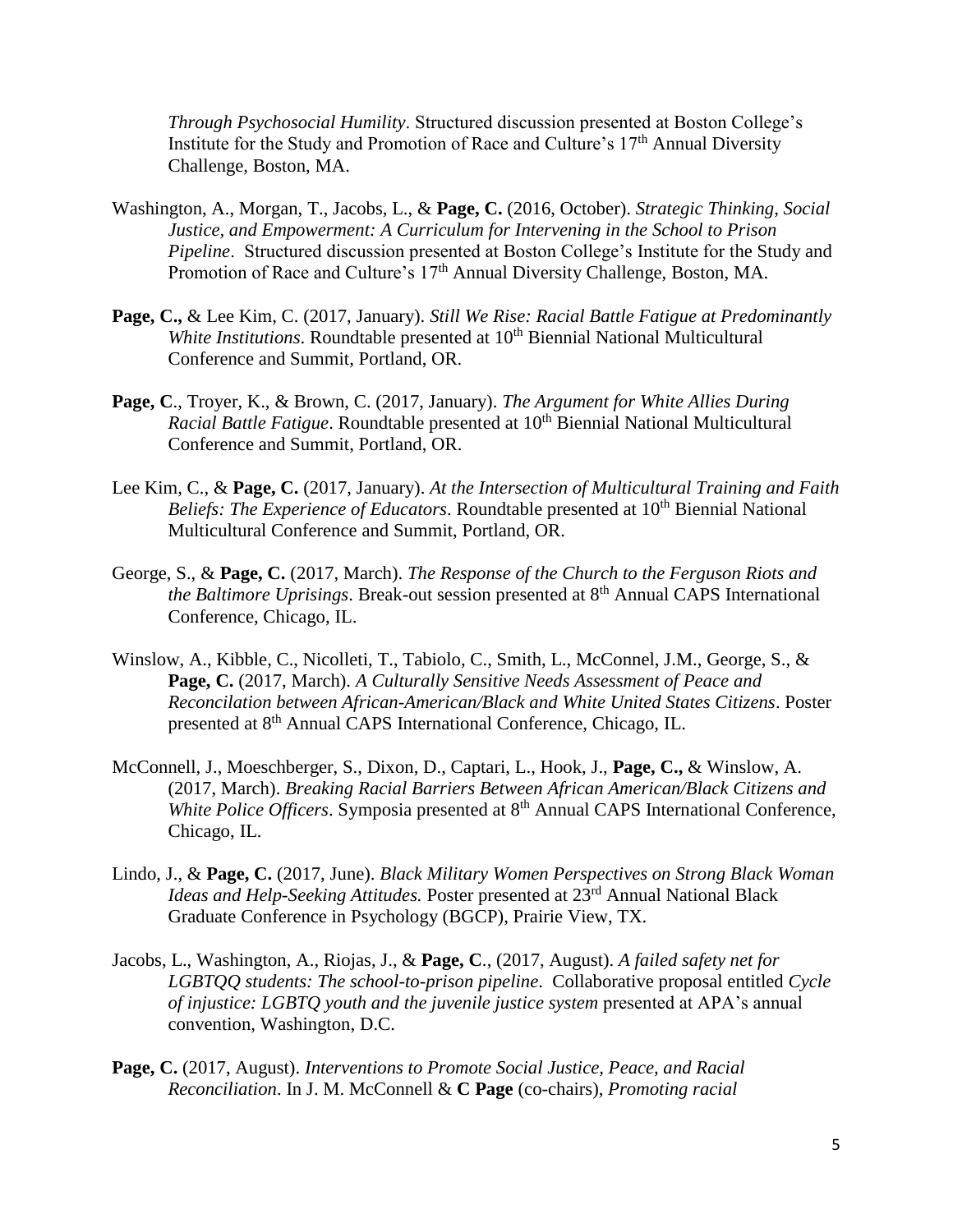*reconciliation for Black, Brown, and White citizens*. Division 48 Symposium presented at APA's annual convention, Washington, D.C.

- **Page, C.,** (2017, August). *Social Media's Cultural Split*. In C. Page (Chair), *Shame On You: How Internet Shaming Exacerbates Cultural Separation*. Division 45 Conversation hour presented at APA's annual convention, Washington, D.C.
- **Page, C.,** Washington, A., Riojas, J., & Jacobs, L. (2017, October). *LGBTQQ and GNC Youth, the Juvenile Justice System, and Identity*. Individual presentation at Boston College's Institute for the Study and Promotion of Race and Culture's 18th Annual Diversity Challenge, Boston, MA.
- Trotta, K., **Page, C**., Hanigan, C., & Covais, E. (2017, October). *The Impact of Race and Mental Health on State Hospital Representation*. Individual presentation at Boston College's Institute for the Study and Promotion of Race and Culture's 18th Annual Diversity Challenge, Boston, MA.
- Trotta, K., **Page, C**., & Hanigan, C. (2017, October). *Criminalization of Native Americans and Peaceful Protests*. Structured discussion presented at Boston College's Institute for the Study and Promotion of Race and Culture's 18th Annual Diversity Challenge, Boston, MA.

## **Invited Workshops**

- **Page, C.** (2015, October). *Professional Development and Post-Internship Career Options*. Internship Didactic, Hampton VA Medical Center, Hampton, VA.
- **Page, C.,** Brown, C., Baker, M., George, S., & Langlois, A. (2016, November). *Allyship and Battle Fatigue*. Paradigm Shift Initiative, Regent University, Virginia Beach, VA.
- **Page, C.** (2017, February). *The Impact of America's Colorblindness and Colorism on Black Identity Development.* Multicultural Guest Lecture, Regent University, Virginia Beach, VA.
- **Page, C.** (2017, October). *Postdocs and Career Options.* Internship Didactic, Hampton VA Medical Center, Hampton, VA.
- **Page, C.** (2017, October). *Introduction to Diversity*. Clinical Psychology Guest Lecture, Regent University, Virginia Beach, VA.
- **Page, C.,** & Hanigan, C. (2017, October). *Psychological Testing Options and Rationale*. Virginia Beach Court Service Unit, Virginia Beach, VA.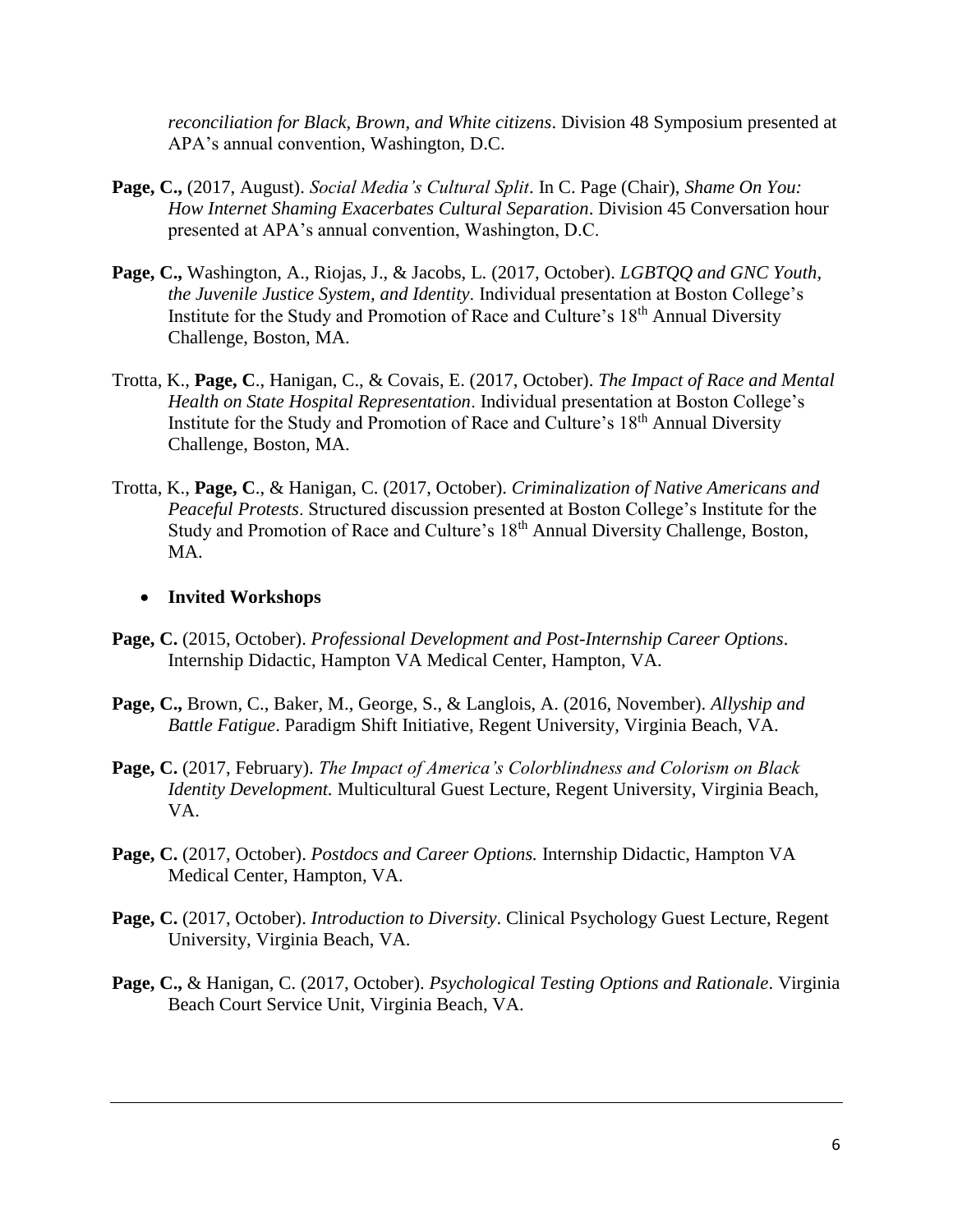## **PROFESSIONAL PUBLICATIONS**

#### **Book Chapters**

- Johnson, J., Wiles, J., & **Page, C.** (2015, July). Forgiveness and Health: Forgiveness is Good for both Mind and Body. In Olsen, E.L. (Ed.), *Forgiveness: Social Significance, Health Impact and Psychological Effects*. Hauppauge, New York: Nova Science Publishers.
- Yarhouse, M.A., Sides, J., & **Page, C.** (2016; In Press). The Complexities of Multicultural Competence with LGBT+ Populations. In Frisby, C. & O'Donohue, W. (Eds.), *Cultural Competence in Applied Psychology: Theory, Science, Practice, and Evaluation*.
- **Page, C.**, Jones, H., & Morgan, T. (2017; In Review). The Sociopolitical and Psychological Implications of Colorism on Our Girls' Identity Development. In Williams, W. & Garrett-Akinsanya, B. (Eds.), *Girls Like Us: Risk, resilience, and healthy development of diverse girls*.

## **Newsletters**

- Page, C. (2015, July). A Letter to Our Children. American Psychological Association Division 35, Section 1 Newsletter, *Still I Rise: Voices of Black Women in Psychology*. [\(http://www.apadivisions.org/division-35/publications/newsletters/psychology-black](http://www.apadivisions.org/division-35/publications/newsletters/psychology-black-women/2015/08/summer-2015.pdf)[women/2015/08/summer-2015.pdf\)](http://www.apadivisions.org/division-35/publications/newsletters/psychology-black-women/2015/08/summer-2015.pdf)
- **Page, C.**, Jones, H., Burke, C., & Million, C. (2015, Summer). Psychology and Social Justice: Advocating for Change? In *Psych Discourse* News Journal of the Association of Black Psychologists. [\(http://psychdiscourse.com/248-summer-2015-v49-2/feature-articles/595](http://psychdiscourse.com/248-summer-2015-v49-2/feature-articles/595-feature-1) [feature-1\)](http://psychdiscourse.com/248-summer-2015-v49-2/feature-articles/595-feature-1)
- Page, C. (2017, July). Breaking Barriers. American Psychological Association Division 36 Newsletter, *Society for the Psychology of Religion and Spirituality*.
- Page, C. (2017, October). Dismantling #TakeAKnee. American Psychological Association Division 45 Newsletter, Focus, *Society for the Psychological Study of Culture, Ethnicity and Race*.

#### **SUPERVISED CLINICAL EXPERIENCE**

## REGENT UNIVERSITY Jan 2015-July 2016

1000 Regent University Drive • Virginia Beach, VA 23464 •757-352-4292 *Position:* Postdoctoral Resident *Supervisors:* Jennifer Ripley, Ph.D., & Carissa Dwiwardani, Ph.D.

*Responsibilities:* Conducted clinical intakes and treated clients from Regent University and the Virginia Beach community at large who presented with moderate to severe mental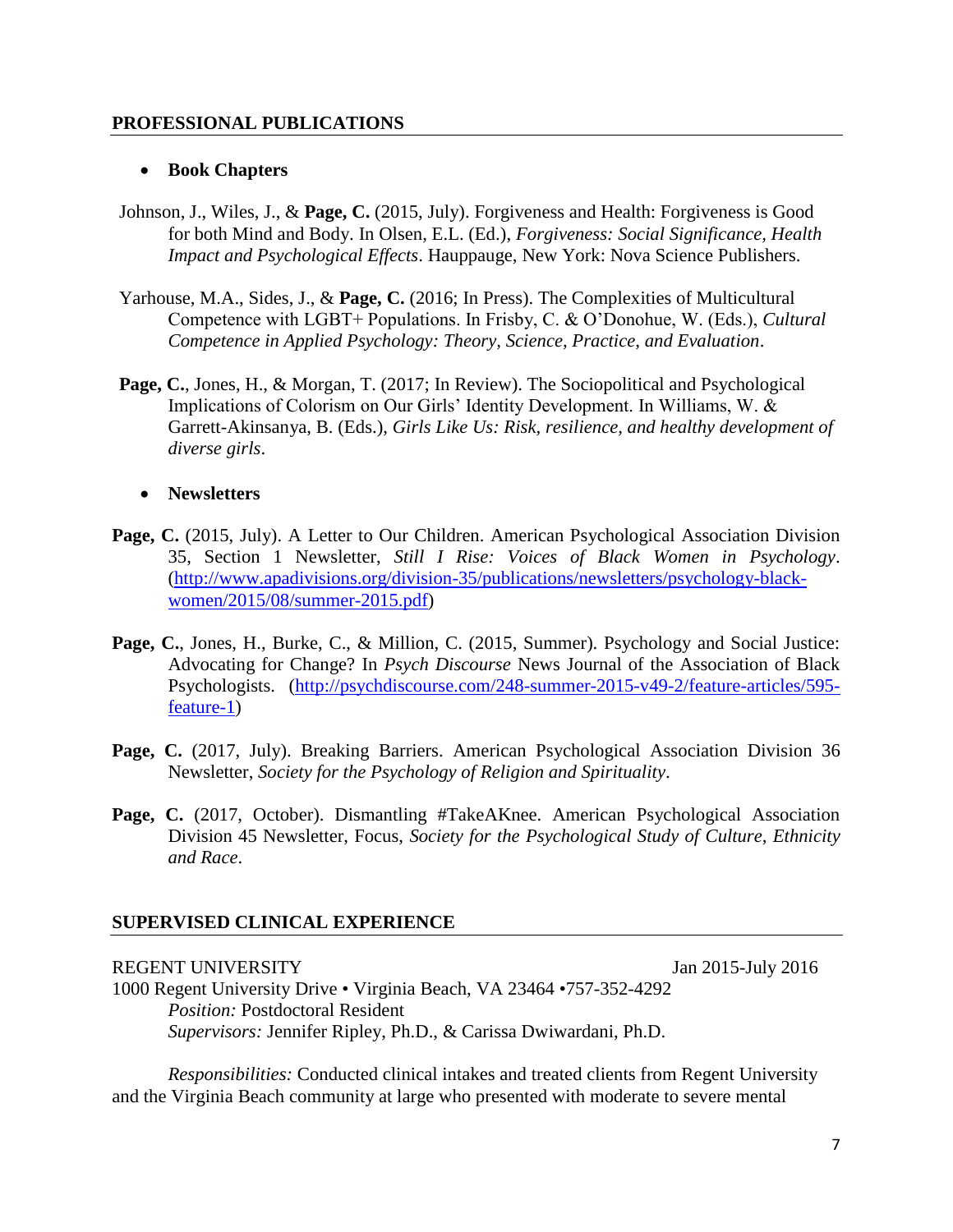disorders such as Major Depressive Disorder and Bipolar Disorder I and II with individual treatment (CBT, DBT, and Psychodynamic modalities) to increase client coping skills and resources while also providing in-depth work regarding presenting problem. Maintained weekly progress notes in Titanium. Provided clinical supervision of doctoral students in training for clinical psychology over the 12 month school year (August, 2014 – July, 2016). Clinical supervision will included review of intakes, progress notes, developing client goals and treatment plans, increasing students' competencies, assisting in selecting assessment measures to be used, reviewing methodologies and scoring, diagnosis differentials, and recommendations provided. Reviewed video recordings of students' client sessions. Reviewed audio recordings of student supervision with licensed clinical psychologist. Provide weekly on-call services for the university counseling center.

| <b>SALINA REGIONAL HEALTH CENTER</b><br>730 Holly Lane • Salina, KS 67401 • 785-452-4930                                                                                    | July 2013-June 2014                        |
|-----------------------------------------------------------------------------------------------------------------------------------------------------------------------------|--------------------------------------------|
| <b>Pre-Doctoral Internship</b>                                                                                                                                              |                                            |
| <b>BIOLA UNIVERSITY COUNSELING CENTER</b><br>12624 La Mirada Blvd., Ste. 202 · La Mirada, CA 90638 · 562-903-4800<br><b>Practicum Elective</b><br><b>Advanced Practicum</b> | Sept. 2012-May 2013<br>Jun. 2011-Aug. 2012 |
| PACIFIC CLINICS<br>902 S. Myrtle Ave., 1st Floor • Monrovia, CA 91016 • 626-303-1541<br><b>Monrovia Intensive Day Treatment Programs</b>                                    | Sept. 2012-June 2013                       |
| <b>BIOLA UNIVERSITY COUNSELING CENTER</b><br>12624 La Mirada Blvd., Ste. 202 · La Mirada, CA 90638 · 562-903-4800<br><b>Beginning Practicum</b>                             | Aug. 2010-May 2011                         |
| HACIDENA-LA PUENTE UNIFIED SCHOOL DISTRICT<br><b>Newton Middle School</b><br>15616 Newton Street • Hacienda Heights, CA 91745 • 626-933-2400                                | Aug. 2010-May 2011<br>Feb. 2011-May 2011   |
| <b>La Puente High School</b><br>15615 Nelson Avenue • La Puente, CA 91744 • 626-934-6700                                                                                    | Aug. 2010-Jan. 2011                        |
| PROFESSIONAL AFFILIATIONS AND AWARDS                                                                                                                                        |                                            |
| Journal of Psychology and Theology<br>Ad Hoc Reviewer                                                                                                                       | Aug. 2016-present                          |
| American Psychological Association: Member<br>Division 35: Society for the Psychology of Women<br>Division 35, Section One: The Psychology of Black Women                   | Jan. 2015-present                          |

Division 45: Society for the Psychological Study of Culture, Ethnicity, and Race